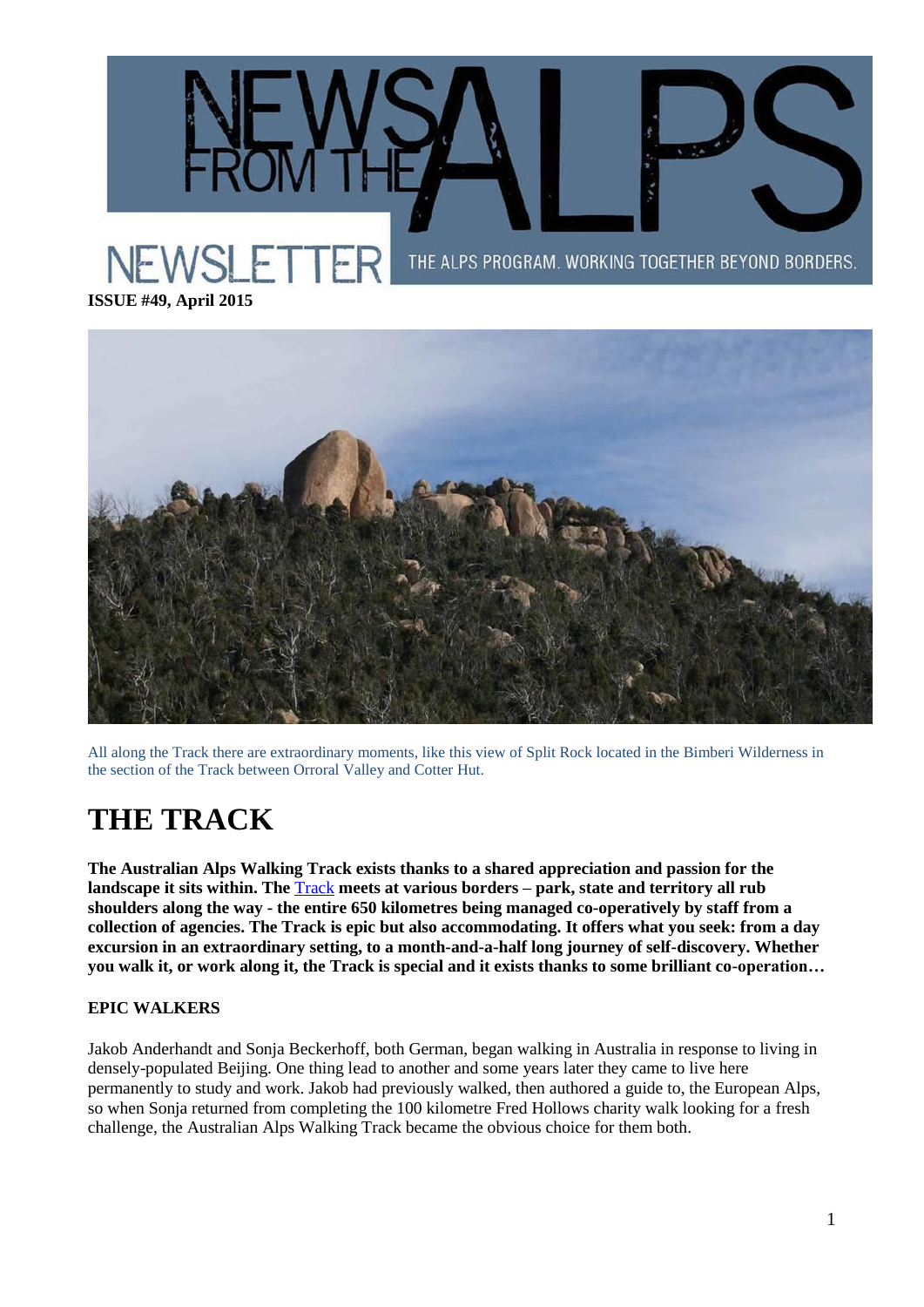What's interesting is that their combined perspectives helped to create a walk with a twist. It's a walk that is not just their own walk, but it's produced something that lives on long after and it's for everyone.

"It's the opposite of what happens in Europe; to do the Australian Alps Walking Track you have to organise everything yourself. It was also recommended that you do the walk in groups of at least three people for safety reasons." For Jakob and Sonja to do the walk, and do it alone, they realised they would need to do their research and their own logistical organisation. The model they came up with, trialled and then tested – in real time and space over 52 days along the Track – is bushwalking gold.

"We began with selecting quality equipment as we knew it could be dangerous to do the walk without it. We familiarised ourselves with the GPS then did two short test walks in the Snowy Mountains." These walks were predominantly about the equipment choices, but they were deliberately timed at the end of October and then again over Christmas to establish when there would be the most water available and the least snow. Mid-October to early December won hands down and it proved to be a time of year with enough water, not too much snow and many beautiful wildflowers.

Having walked for charity previously, Sonja was keen to add a fund-raising component to this walk as well. She identified The Foundation for National Parks & Wildlife as an ideal partner: working with them, it was possible to gather donations to be pooled towards the maintenance of the many huts along the Track. Both she and Jakob recognise these huts' cultural significance and as walkers, they also value them as points of refuge if-and-when things get very tough – which can happen. Their walk raised a healthy chunk of funds, and the [web site](http://www.hikeforhuts.org/) they established continues the good work.

It's this web site that forms part of the twist. It helps to make it possible for anyone who is seriously thinking about doing the walk, or even sections of it, to do it in twos. Here you'll find equipment details, advice on nutrition and a meticulously kept log of the condition of the Track as Jakob experienced it (a boon to both walkers and parks agency staff).

As for why anyone would be keen to follow in Jakob and Sonja's footsteps, the answer is easy to spot amongst the words and images of Sonja's diary. Beauty and experiences aside, Jakob also points out the value of being somewhere that's in stark, magnificent contrast to what we have in our everyday, civilised lives. Enough said.



Jakob Anderhandt on the Track. He and his partner Sonja Beckerhoff tackled it in its entirety.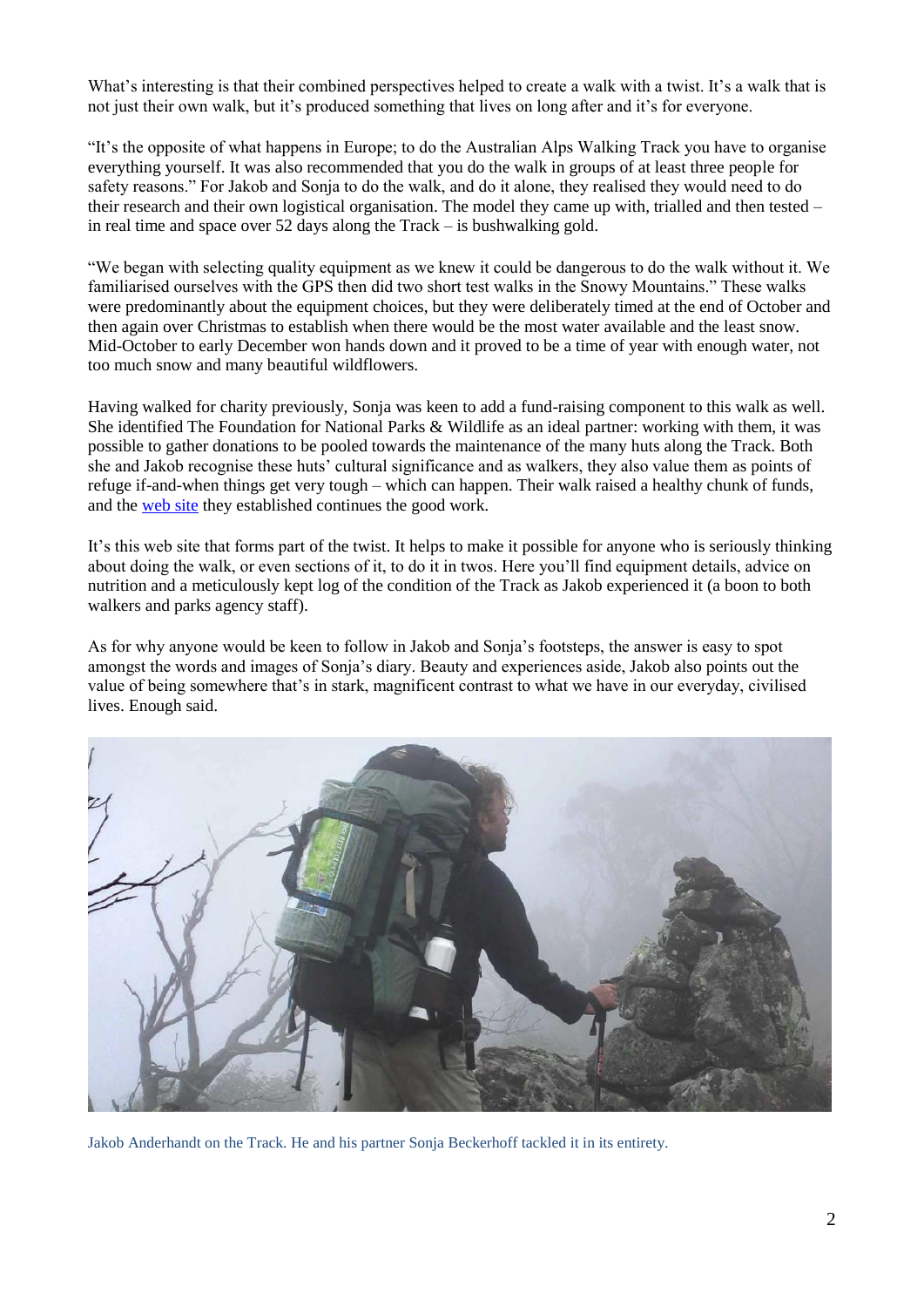#### **VOLUNTEERS**

Maintaining the Track is almost more than can be covered by the combined efforts of the paid agency staff. Understandably, volunteer support is welcomed wholeheartedly – much is achieved with freely given time and effort and the benefits go well beyond a cleared section of Track.

Deb Cross, a ranger in the Lakes & Eastern Alps area of Parks Victoria regularly helps co-ordinate agencyvolunteer works. "With Bushwalking Victoria, since 2011 it has been an annual event, weather permitting. They give us two full days' work – which is fantastic. We set the priorities and the tasks, working with them to suit the skills and experience of whoever is coming along."

This Labour Day weekend just past, Deb and fellow ranger Matt Parma camped with the Bushwalking Victoria volunteers but also members of the Midweek 4WD Club at Buenba Flat. From the flat, treed base camp, the volunteer work crews and their work gear were ferried out by the volunteer drivers to work along a four kilometre stretch of the Track between Buckwong and Misery Trail.

"The teams cleared the track – cross cutting logs and brushcutting to clear a one person wide footpad – then replaced the markers burnt in past fires leaving the Track marked both from north to south and south to north."

The work was steady but also tough going in places, so why do people volunteer? "I think it's satisfaction. Getting results. These people use the Track so they appreciate what they are achieving and they do the job well. They like giving something back and it's also social, not just within each group, but between different groups."



Volunteering to maintain the Track means a good day's work, but the compensations on the side include fireside friendships in a wonderful environment.

### **MANAGING IT – WORKING TOGETHER**

Looking at the Track as a whole, it's managed with a co-operative approach by the agencies whose parks it crosses. It's a case of looking after what's in your patch, but doing that while staying in touch with other agency staff who are doing the same thing. Not that this takes place in a casual ad-hoc fashion. The system has structure and it's built upon every two years.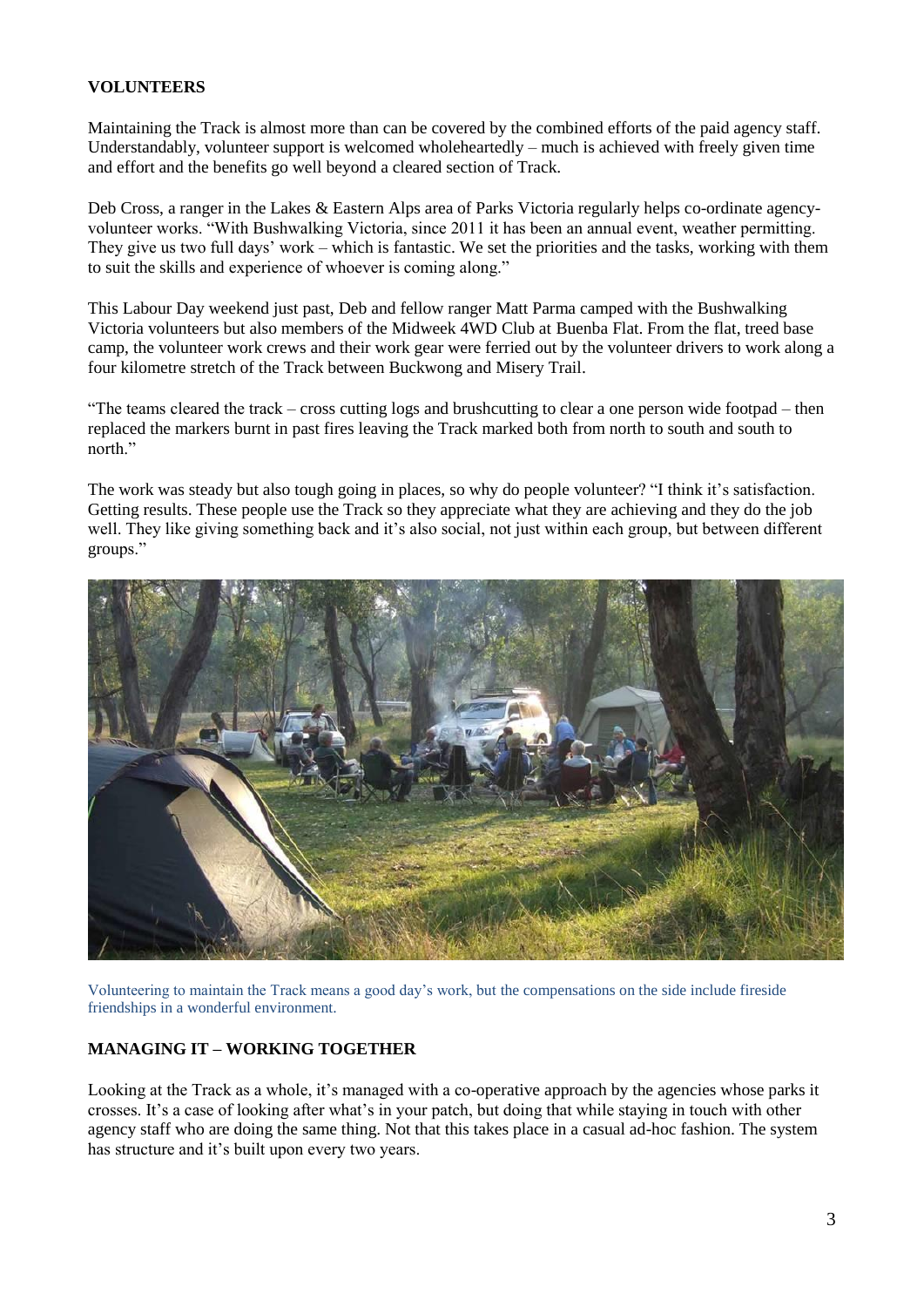Kevin Cosgriff, a ranger with Parks Victoria based at Mt Beauty, is the person who, for more than ten years has been co-ordinating this process. "There are two groups, the Track's Operational Group and its Stakeholder Group. The Operational Group meets to review the operations plan for the Track, to work out where we're at, what we're doing and how we can work together to do it consistently along the length of the Track." The agency staff in the room come from across the Alps and each is, in Kevin's words, "pretty switched on with what goes on" in their own section. These people stay in loose contact in the months between the face-to-face meetings, sharing information and skills, working towards the agreed objectives.

At that same meeting – which takes place in a new Alps-setting each time – the Track's stakeholders are welcomed. Various clubs, associations, lobby groups and those with tourism links are brought into the space. As the agency staff go through recent projects, discuss strategies and make plans for the next two years, there is a shared perspective in the room. "It creates a better understanding between managers and stakeholders. The stakeholders appreciate the challenges we face to maintain the Track and staff understand better what the stakeholders are looking for. It's a chance to reflect and understand what we're doing and why."

Each year, relatively few walkers take on the whole Track in one bite, but thousands make good use of the most popular sections. Balancing resources to manage this will always be a challenge, as is balancing the level at which the Track is offered. No-one wants a class two track along the entire 650 kilometres: the sparsely marked wilderness sections are precious for being what they are. What is important is that it exists in its entirety and is maintained as such. However it is used – and even if it is not – it's important that it is there.

# **snippets**

**ARBORETUM'S AUTUMN DISPLAY**: This is the time of year to make the trip to the ACT's alpine country to see the Bendora Arboretum in its Autumn maturity. The display offers a complimentary example to the recently established National Arboretum Canberra (NAC) in the lowlands of the ACT and a glimpse of what it will one day look like. A well admired specimen has been the Clanwilliam Cypress *Widdringtonia Wallichii* endemic to southern Africa. The remaining specimen at the Bendora arboretum is now supplying seed for the establishment of more examples of this fine species.

**HORRIBLE HAWKWEED:** This summer 102 volunteers donated their time to search for hawkweed in Victoria's Bogong High Plains area of the Alpine National Park. They contributed a total of 1,415 person hours to search seventy hectares and discovered nine hawkweed infestations. The combined effort of Parks Victoria staff contractors and volunteers totalled more than 2,200 hours to search approximately 200 hectares. There were only eight Orange and thirteen King Devil Hawkweed infestations found this season. However, more Mouse–ear Hawkweed infestations, a recently discovered species in the Alps, were found.

**FERAL HORSE CAPTURE:** The trapping of feral horses in the Bogong High Plains is well underway. There have been 15 horses trapped in the past three weeks over three sites. A 'supertrap' is under construction, enabling the catching of multiple groups or individuals arriving at different times. Some horses have been rehomed with the Victorian Brumby Association and the rest are heading to a private landowner for rehoming. Rudi Pleschutschnig is leading the project from Mt Beauty with two staff on ground with the project running up until June. To feed information into the control program, the three yearly (local) aerial survey is about to take place in order to estimate horse population numbers.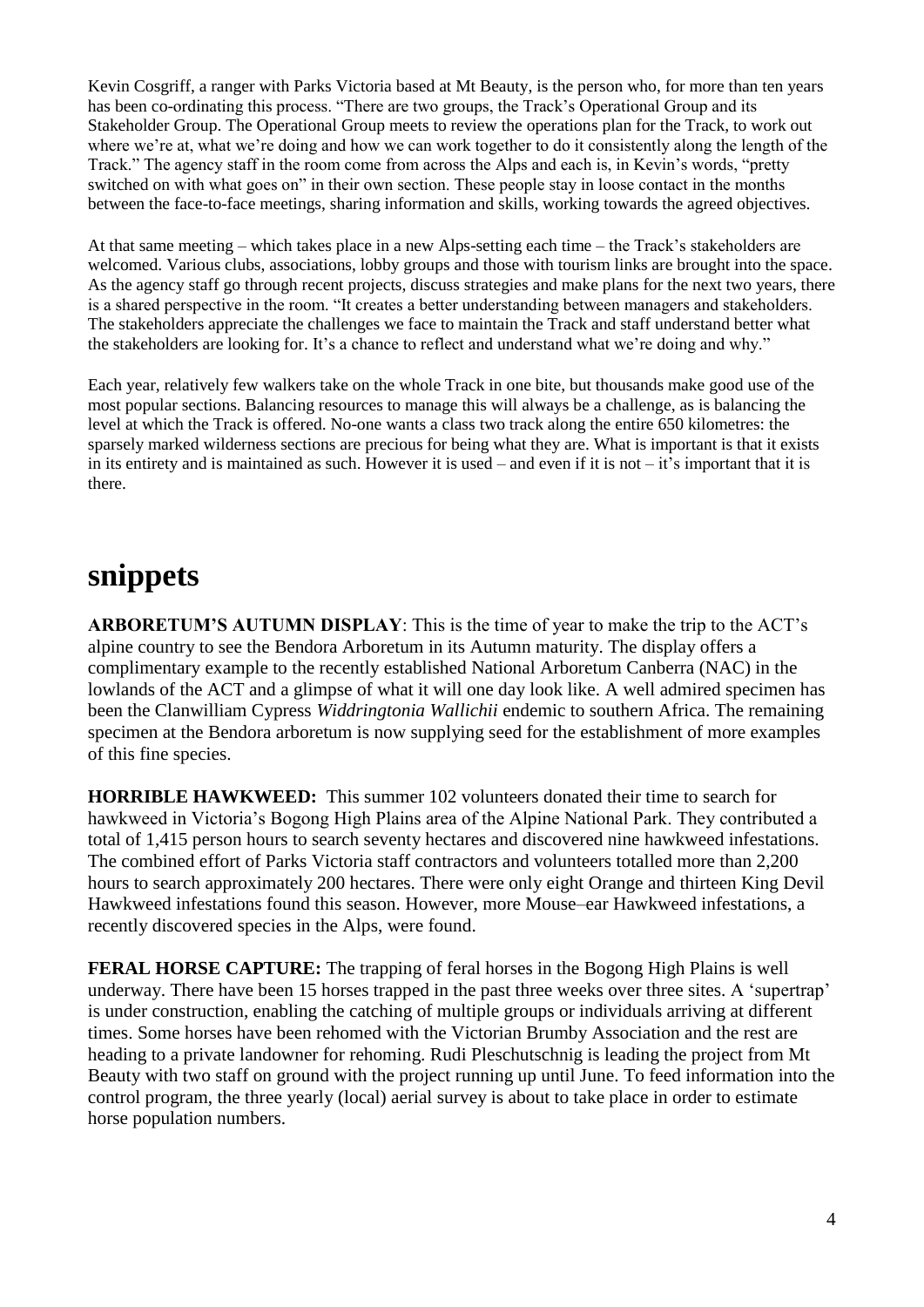**LOGO POWER:** The Alps Program funds a wide range of projects inclusive of natural values, research, cultural heritage, visitor services, and more. To keep the Program foremost in peoples' minds we've some marketing materials available. The Alps logo is a key tool to do this. Contact Andrew Nixon, Alps Program Manager for your lapel pin and a transfer (200 x 110) for your vehicle.



**WELCOME PHILLIP PERRAM:** Having recently taken over as Executive Director, Parks and Territory Services, Phillip has also joined the Alps' Heads of Agency team. The Australian Alps Program looks forward to having Phillip's input representing the ACT's Parks and Environment businesses.

**RANGER GUIDED ACTIVITIES**: Popular for many years in the ACT, the most recent of these sessions held in late April (as part of the Canberra and region Heritage Festival) booked out early. Ranger Guided Activities are collaboratively run with Friends of ACT Trees.

**VALLEJO GANTER HUT:** This hut had some TLC in past weeks when the iconic glass loft window was removed, reframed and replaced on a sunny March day. This is part of a maintenance program that has recently seen safety railing and timber drying racks installed within the hut and fixing of pesky roof leaks. A big thank-you goes out to the Vallejo Gantner Hut Committee and their ongoing support of the Macalister Springs site.

**FINDING WILLOWS IN UNUSUAL PLACES:** Using a cooperative approach with funding through West Gippsland CMA and the Federal Government, Parks Victoria contractors have mapped and removed around 60 Grey Sallow Willow from the Howitt Plains this year. Unusually, the willows were not in wet areas on the plains, but found under snowgum canopy. With some mature trees up to 4m high, they were posing a serious threat of infesting adjacent alpine peatlands.

**GREAT NEWS FOR GALAXID:** The entire global population of the native fish, Shaw Galaxid *Galaxias gunaikurnai* occur in small tributaries of the upper reaches of Shaws Creek north of Licola. Parks Victoria staff from Foothills & Southern Alps have supported Department of Environment, Land, Water and Planning staff from Arthur Rylah Research Institute as they undergo monitoring of the Shaw Galaxid upstream of the barrier which was installed in 2013 to protect the remaining small population from predation by introduced trout.